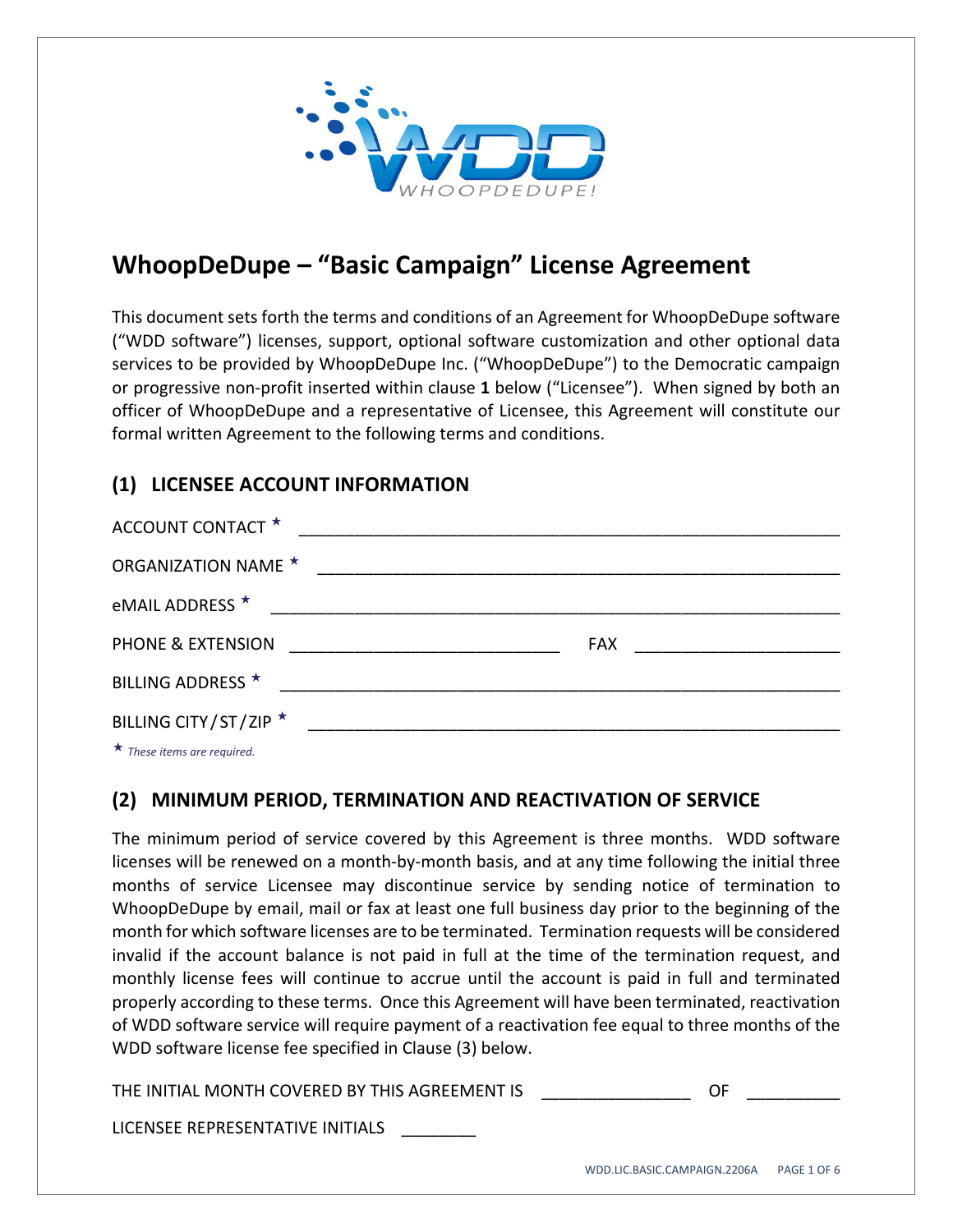## **(3) COVERED SERVICE, LICENSE FEES AND SUPPORT FEES**

**a.** This "Basic Campaign" License Agreement covers WDD software "Full Service" at a license fee rate of **\$290** per month for five (**5**) station licenses, plus **\$45** per month for each additional station beyond the initial five stations.

**b.** WDD software "Full Service" covers the processing of unlimited files containing up to one million records each, and this service permits the combination of up to thirty-two files at a time into new combined files containing up to ten million records each. The features and capabilities of WDD software are not covered in detail within this Agreement; however, in summary the software includes capabilities to capture, convert, standardize, enhance, de-duplicate, match and merge data files, and it is particularly useful for processing uncommon file formats and data files with numerous data format or content problems.

**c.** This "Basic Campaign" License Agreement covers(1) legislative district assignmentservice for a single Licensee selected state if the statewide voter data is made available by WhoopDeDupe or acquired independently by Licensee in adherence to applicable state and federal statutes (legislative district assignment service may be offered for additional states if arranged separately); (2) voter match and "proximity match" service for a single Licensee selected state if the statewide voter data is made available by WhoopDeDupe or acquired independently by Licensee in adherence to applicable state and federal statutes (voter match and "proximity match" service may be offered for additional states if arranged separately); (3) "registry match" service enabling users to upload their own master match files; (4) optional activation of integrated SmartSoft CASS API service billed separately by Datatech SmartSoft Inc.; and potentially (5) other specific features which might apply to Licensee. These additional services and features are documented separately.

**d.** This "Basic Campaign" License Agreement covers all phone, email and web support pertaining to software problems or concerns; all basic phone, email and web support of users attempting to utilize the product in the first two months following installation; and all reasonable support calls throughout the term of this Agreement. This Agreement covers resolution of most software problems so long as WhoopDeDupe determines that a problem identified by Licensee is a significant problem which should be covered under this Agreement. There are no fees for the initial software installation, activation or configuration. Separate support fees will likely never apply; however, WhoopDeDupe reserves the right to bill for support at an hourly rate of \$120 per hour if deemed necessary by either WhoopDeDupe or by Licensee. Unique needs or projects may be addressed separately outside the scope of this Agreement, or if both parties choose, simply billed at \$120 per hour within the scope of this Agreement.

**e.** This "Basic Campaign" License Agreement does not cover legislative district assignment service or voter match service for more than one state, labor union employer payroll file processing and reconciliation features, or custom database integration.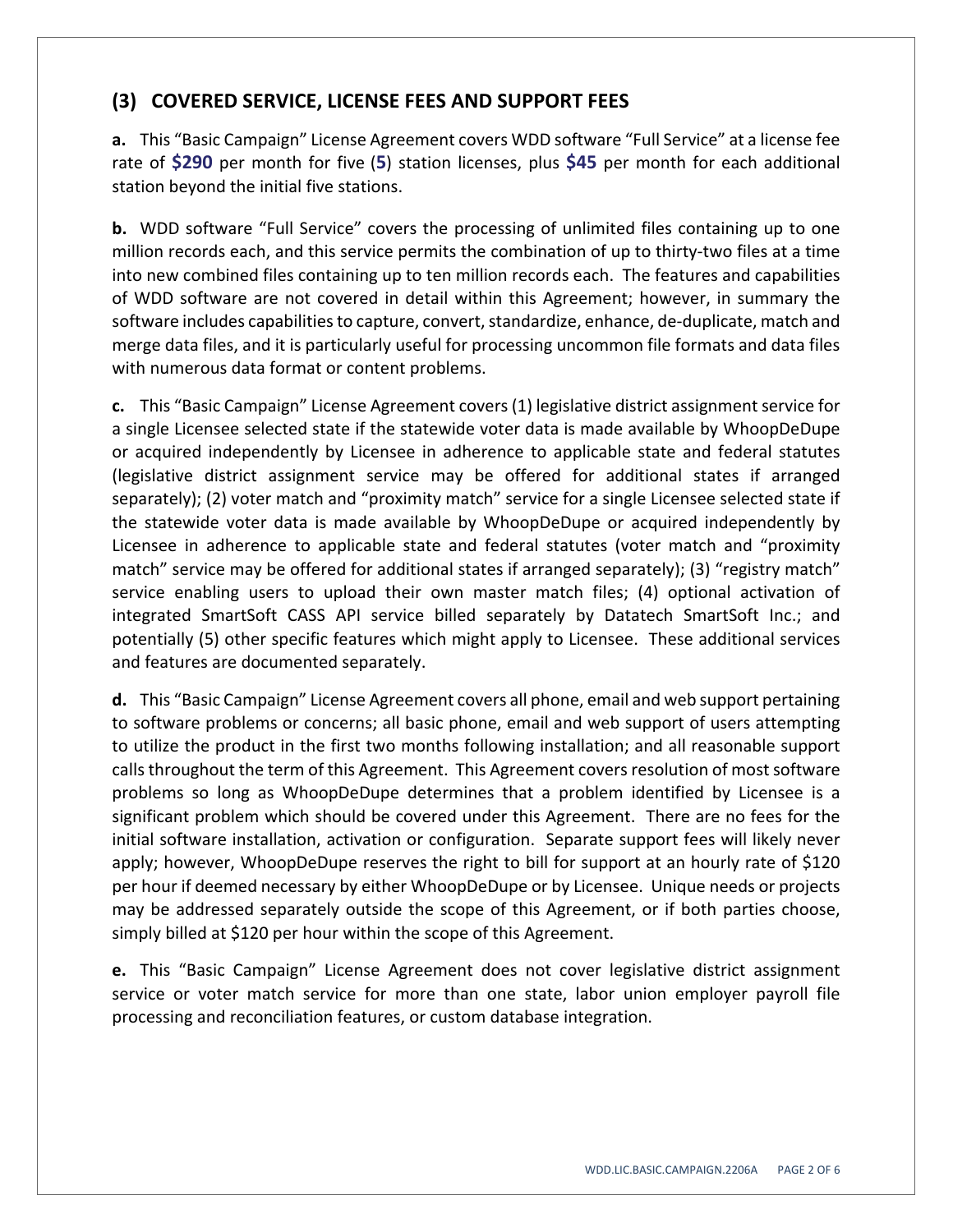#### **(4) TERMS OF PAYMENT**

**a.** By signing this Agreement, Licensee agrees to the following payment terms.

**b.** Licensee agrees to pay a monthly license fee of **\$290** for up to five (**5**) station licenses. Licensee may add additional stations at any time at **\$45** per month for each additional station beyond the initial five stations. WhoopDeDupe will submit an invoice to Licensee on the tenth day or nearest business day to the tenth day of each calendar month, until Licensee chooses to terminate service per clause **2** above.

**c.** Licensee accepts all payment terms on this account as billed by WhoopDeDupe, and Licensee agrees to make timely payment in compliance with such terms. Current terms are payment in full within 25 days of invoice date, with an additional grace period of 10 days after which late fees may accrue.

**d.** Licensee agrees to pay WhoopDeDupe a 5%, or lower if required by law, late fee penalty per month for each month payment is late or insufficient according to payment terms specified hereinabove. WhoopDeDupe may choose to waive this penalty fee.

# **(5) SALES & USE TAX**

If Licensee is physically located in Minnesota, WhoopDeDupe will most likely be required to apply sales tax against all regular monthly software license fees and service fees at a rate associated with the 9-digit ZIP code of the Licensee's billing address – determined using the Minnesota Department of Revenue ZIP code "Sales Tax Rate Calculator". If Licensee is not located in Minnesota, Licensee may be required to report and remit use tax to appropriate state and/or local tax authorities.

## **(6) DATA PRIVACY AND PROTECTION**

**a.** The default WDD software configuration covered by this Agreement does not include features or capabilities which (a) permit remote systems to access the local systems or data; (b) compromise or weaken firewall, network or machine security; or (c) submit or post any uploaded file data to any off‐site system, machine or party, with the exception of deliberate data submissions initiated by the user. Licensee may choose to have special or custom features enabled which are not included within the default WDD software configuration, and these special or custom features may access remote servers and submit or post processed data or software user entries or requests to appropriate secure remote servers for the purpose of accessing specific data services required by Licensee.

**b.** If Licensee shall send data files to WhoopDeDupe for assistance with data processing, WhoopDeDupe shall only process these data files on systems protected with levels of security which prevent unauthorized persons from accessing these data files. WhoopDeDupe shall maintain data files for 30 to 60 days, and the data files shall only be used to support Licensee if and when Licensee shall request or require additional assistance with data files. Any files provided by Licensee in the possession of WhoopDeDupe shall be and forever remain exclusively the property of Licensee.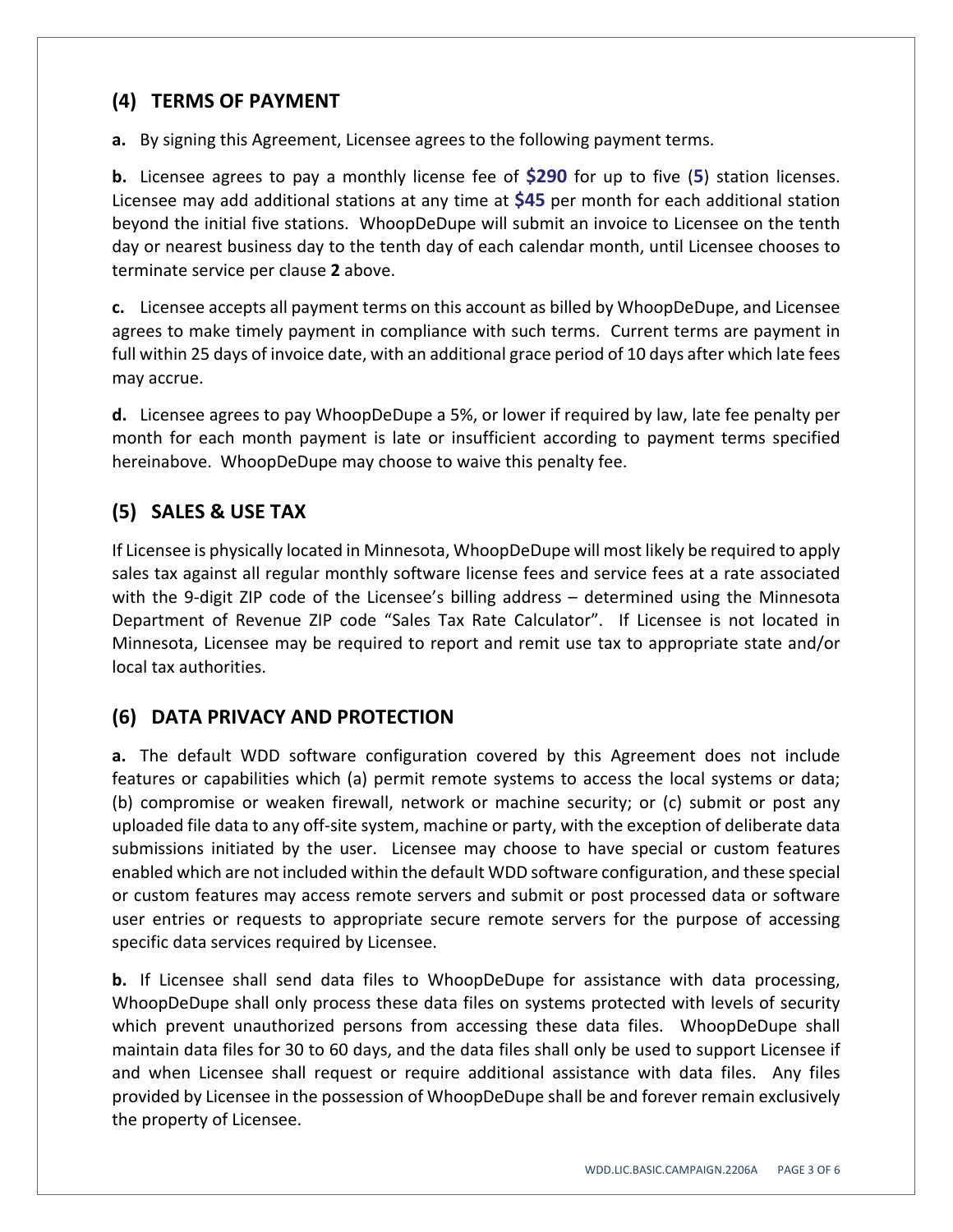# **(7) SOFTWARE UPDATES**

All WDD software updates shall be made available to Licensee at no cost for as long as Licensee account shall remain in good standing. Installing, updating or uninstalling WDD software versions will never compromise or affect processed data or compromise the configuration of WDD software, unless WDD data files, resource files or data directories shall be manually removed or altered by another third party process or system.

## **(8) TITLE, COPYRIGHT, AND PROTECTION OF CODE**

Title, ownership rights, and intellectual property rightsin and to the WDD software and itssource code shall remain with WhoopDeDupe. The copyright laws of the United States and international copyright treaties protect the software and its source code.

Licensee MAY NOT:

- modify, translate, reverse engineer, decompile, or disassemble the software, except and only to the extent that such activity is expressly permitted by applicable law notwithstanding this limitation;
- create derivative works based on the software or its source code; or
- distribute copies of the software outside the scope of this Agreement.

#### **(9) CONFIDENTIALITY**

**a.** The licensed software and this Agreement contain confidential and proprietary information and trade secrets of WhoopDeDupe. As used in this Agreement, "Confidential Information" means (1) the licensed software and this Agreement; (2) all other proprietary, confidential or trade secret information which is clearly labeled or designated in writing as confidential, proprietary or the like by the disclosing party; (3) information disclosed orally with a designation of such information as secret, confidential or proprietary prior to or during the oral disclosure and a subsequent reduction of such information to a writing labeled confidential, proprietary or the like and sent to the party to whom the disclosure was made within 15 days after the oral disclosure; and (4) any other information that, although not designated as such by the disclosing party, is of a type and nature that a reasonable person would expect that it be treated as confidential and/or proprietary. Notwithstanding the foregoing, information shall not be considered Confidential Information to the extent that such information: (i) can be demonstrated to be already known to the receiving party free of any restriction at the time it is obtained from the other party; (ii) is subsequently learned from an independent third party free of any restriction and without breach of this Agreement or any other agreement; or (iii) is required to be disclosed by applicable law.

**b.** Each of WhoopDeDupe and Licensee agree that it will not, during the term of this Agreement and without regard to when or for what reason this Agreement shall terminate, disclose to any other person or entity any Confidential Information received from the other, except as strictly necessary (1) in connection with its performance under this Agreement, (2) in connection with any pending action related to this Agreement, or (3) as required by a court of competent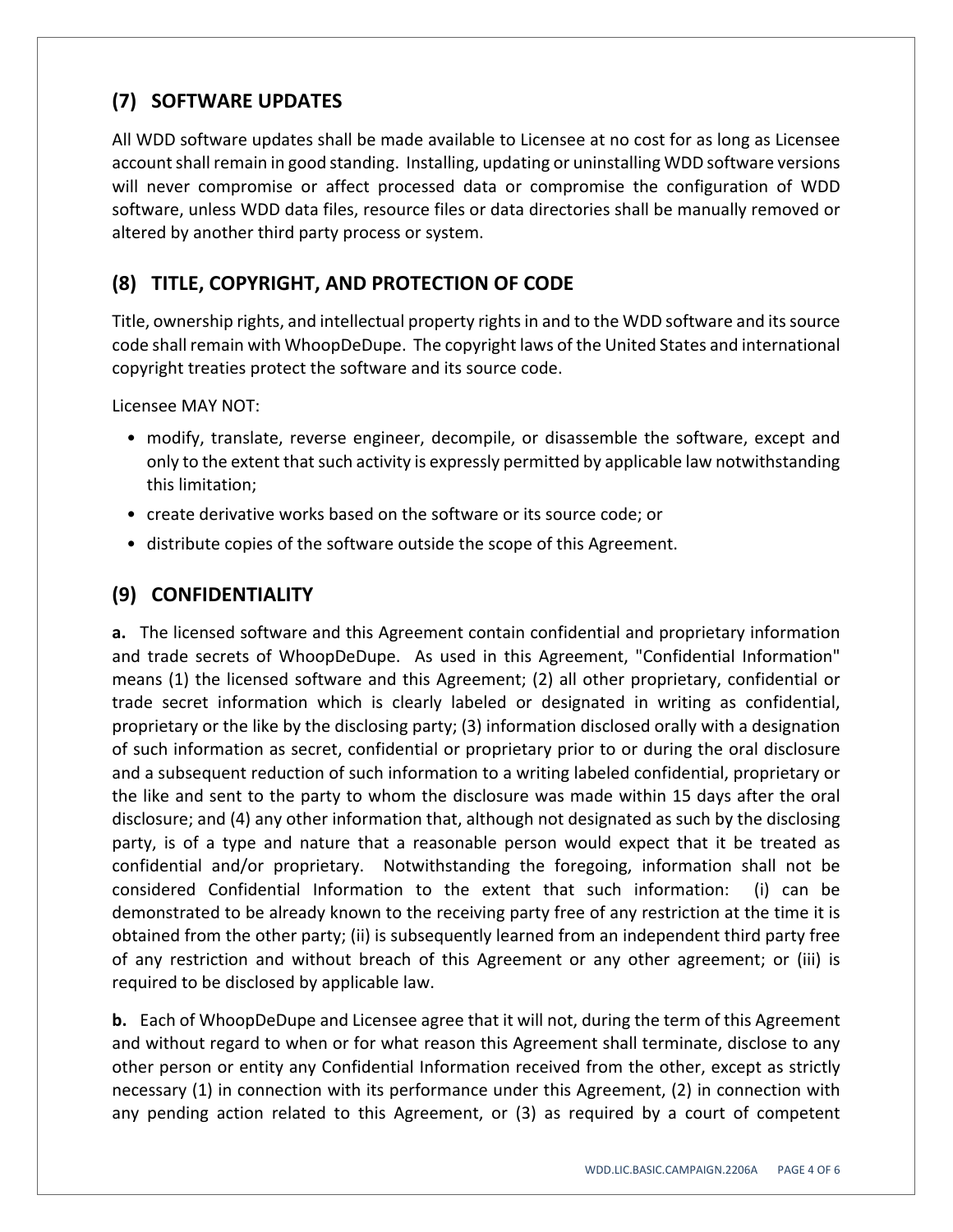jurisdiction. Notwithstanding the provisions of this clause **9**, the parties may disclose Confidential Information to their respective affiliates, accountants, attorneys, and other similar professional advisors with a need to know such information as long as the entity or person to which Confidential Information is disclosed is subject to obligations of confidentiality with the same effect asthose specified in this clause **9**. Notwithstanding the foregoing, WhoopDeDupe and any independent contractors which it uses to support the licensed software may exchange information in connection with this Agreement so long as such independent contractors are subject to obligations of confidentiality.

#### **(10) LIMITED WARRANTY AND DISCLAIMER OF WARRANTY**

**a.** Certain end users may have unique needs which are not accommodated by WDD software, and therefore WhoopDeDupe cannot guarantee that WDD software will adequately satisfy all requirements of all users.

**b.** WhoopDeDupe makes no representation or warranty that the WDD software or any associated documentation are "error-free", or meet any user's particular standards, requirements, or needs. Should the software prove defective, WhoopDeDupe will address the proven defect in an appropriate manner so as to eliminate the defect.

**c.** This warranty is a limited warranty and it is the only warranty made by WhoopDeDupe. To the maximum extent permitted by applicable law, WhoopDeDupe disclaims all other warranties and conditions, either expressed or implied, including but not limited to, implied warranties of fitness for a particular purpose, title, and non‐infringement, with regard to the software, and the provision of or failure to provide support services. Some states/jurisdictions do not allow exclusions of an implied warranty, so the disclaimer may not apply to Licensee and Licensee may have other legal rights.

**d.** No WhoopDeDupe agent or representative is authorized to make any modifications or additions to this limited warranty. If Licensee makes any modifications to the software; if the software is subjected to accident, abuse, or improper use; or if Licensee violates the terms of this Agreement, then this warranty shall immediately be terminated. This limited warranty shall not apply if the software is used on or in conjunction with hardware or software other than the unmodified version of hardware and software with which the software is intended to operate or interface with.

## **(11) LIMITATION OF LIABILITY**

**a.** Under no circumstances, except in the case of WhoopDeDupe's willful misconduct, and under no legal theory, tort, contract, or otherwise, shall WhoopDeDupe, its related companies, or its suppliers be liable to Licensee or any other person or entity for any indirect, special, incidental, or consequential damages of any character (including, without limitation, damages of data, damages for loss of goodwill, work stoppage, loss of profit, computer failure or malfunction, U.S. Post Office charges, other third party data processing fees, or any and all other commercial damages or pecuniary losses) arising out of the use of or inability to use the software product or the provision of. Except in the case of WhoopDeDupe's willful misconduct, in no event will